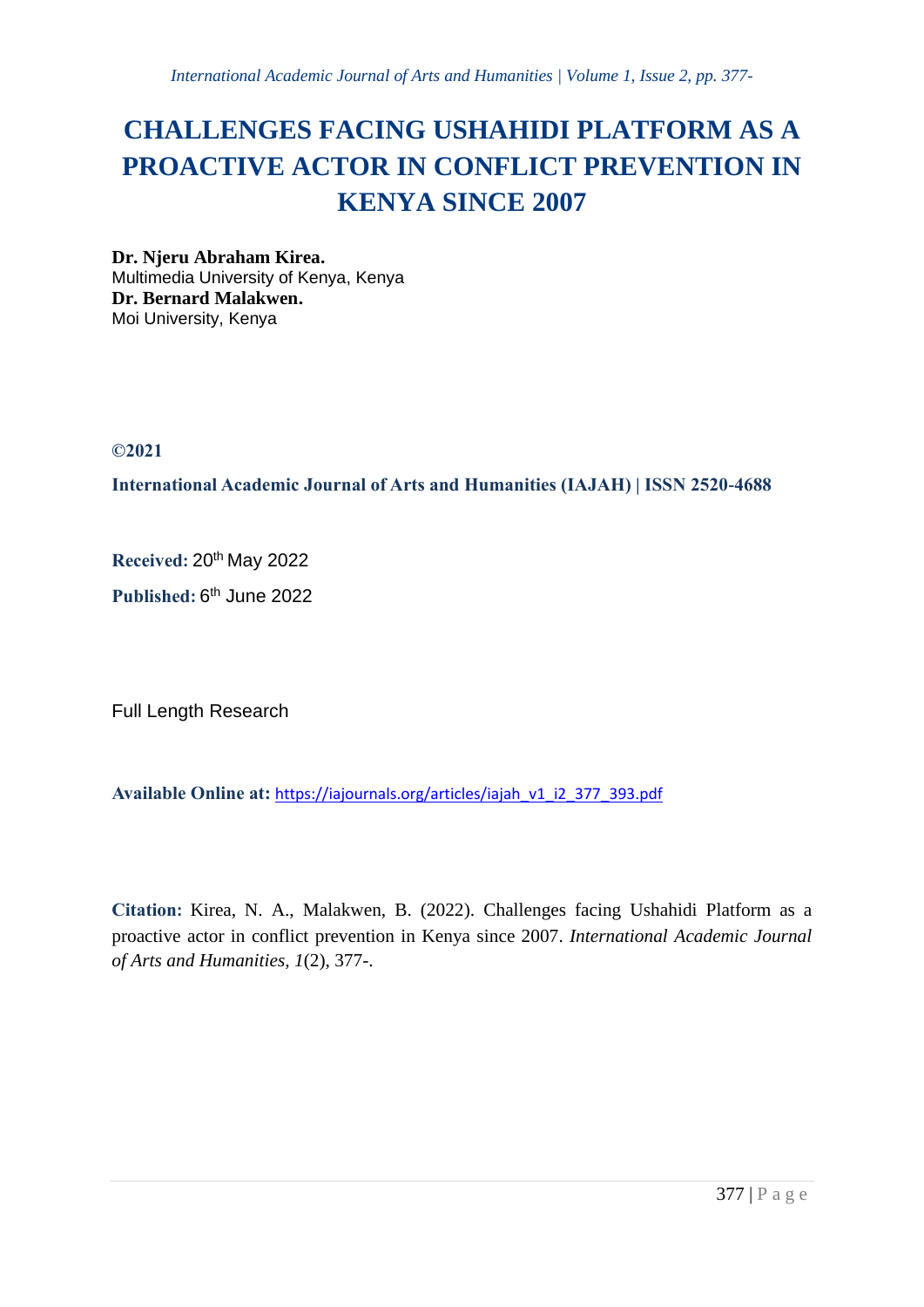# **ABSTRACT**

The main aim of this study was to find out challenges facing Ushahidi platform as a proactive actor in conflict prevention in Kenya since 2007. The paradigm that was found suitable for this study is Pragmatism. The research method was a correlational design utilizing crosssectional survey methodology and included a number of survey instruments. Interviews, focus groups, and an examination of the Ushahidi platform's content were all used to gather data for this investigation. The researcher used coding and matrix construction to carefully arrange the data acquired in order to provide structure, order, and explanation. Once all the data was categorized, it was compared and contrasted to the literature

review. Using social media as a conflictprevention tool, the research found that the absence of ethical standards and professionalism for users is a key weakness. Because it is so liberal, it may be used to disseminate misinformation and inaccurate facts that might harm peacebuilding and conflict prevention. Some users have already begun to doubt the reliability of the information that is shared on social media as a result of this.

**Key Words:** Conflict prevention, Social media, Ethical standards, Peacebuilding

# **INTRODUCTION**

According to Saila (2012), most Kenyans did not have internet access as they have now, not even via mobile phones as they do now, in late 2007 and early 2008. As a result, those who were online saw an increase in activity. Many people have suffered from the consequences of unrestrained speech, yet others have used their blogs and social media accounts to save lives. Because of this intertextuality, SMS texts have been included in the new media category (Iraki, 2010). For Mäkinen and Kuira, the internet was utilized as a platform for "biased information, tribal biases, and hate speech" in addition to being a "alternative medium" for citizen contact. Digitally networked tools 'caused both predatory conduct, such as ethnicbased mob violence, and civic activity, such as citizen journalism and human rights movements,' they write. (Goldstein and Rotich, 2009).

As stated by Wa-Mungai, there was a significant intertextuality between the source of information and the tools employed to transmit that knowledge. In order to fit inside SMS and Twitter accounts, mass e-mails were trimmed down and laced with misinformation. Cyberspace-based conversations were also nourished by press rumor and disinformation, according to Wa Mungai's analysis (Wa-Mungai 2010). People who engaged in these debates were overwhelmingly supportive of Raila Odinga and voiced their dismay at the 'failure of democracy.'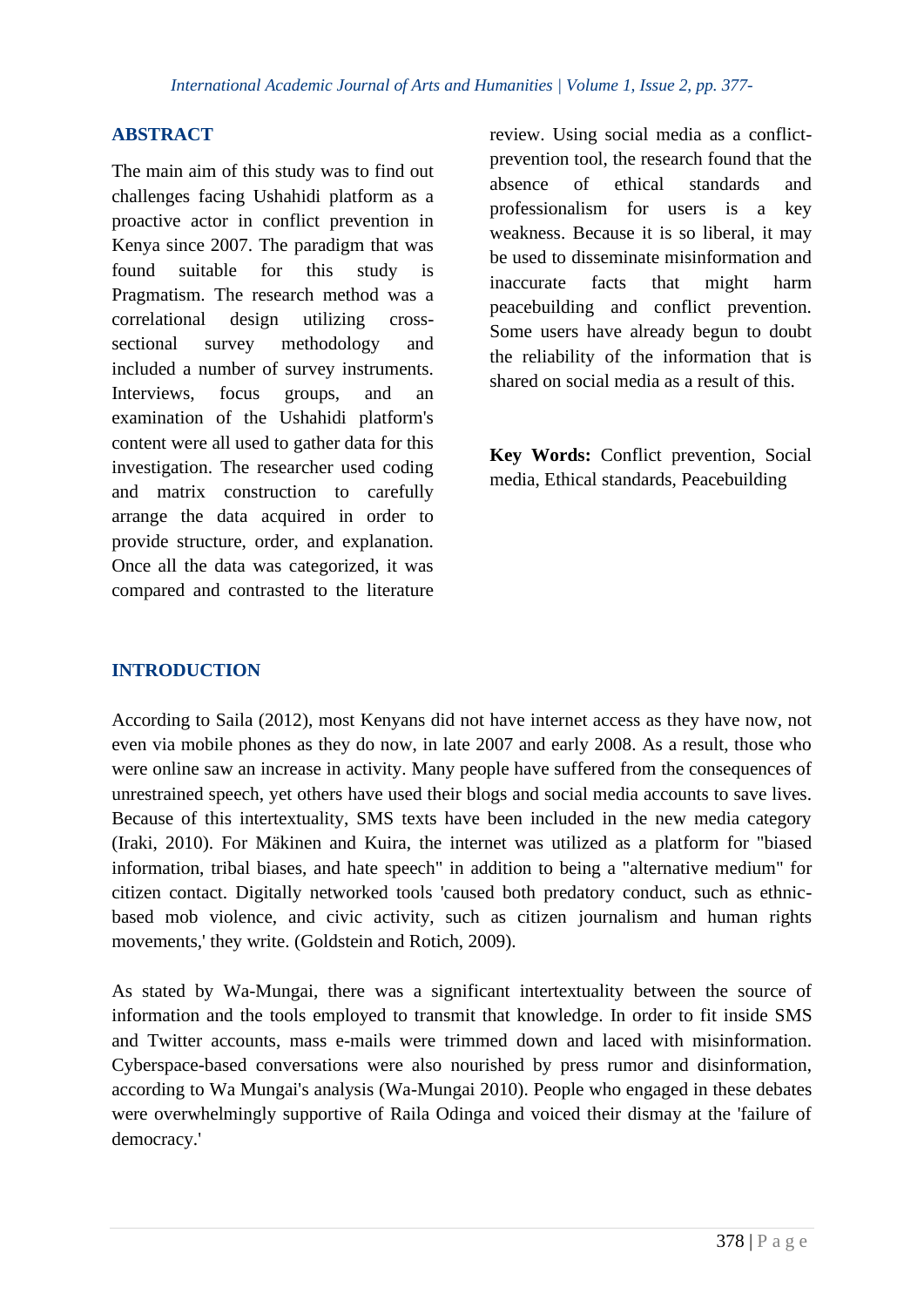No more Facebook FB zero (a free program) and the widespread use of mobile devices have boosted the number of social media users, particularly among the urban poor. It's as a consequence of this that when Kenyans speak about social media they mostly refer to Facebook and Twitter, blogs, and Whatsup. Mobile phones, which are ubiquitous among Kenya's young, make it easy for them to stay connected on social media.

In addition, a variety of crisis mapping tools, such as Ushahidi and the Uwuiano peace platform, are being developed using ICT. These are platforms for crisis management, which are short-term projects in conflict management. When discussing the influence of social media on politics, it's important to remember that most of the political debates take place on social media. ICTs' influence on society, however, is doubted by most scholars, who point to a number of potential stumbling blocks. There is also a growing number of politicians that have Facebook or Twitter accounts, as well as blogs that they utilize for their campaigns. It seems that the government is taking internet activism seriously and taking efforts to monitor information online. State machinery has signaled the potential for a recurrence of postelection violence and ethnic instigation, which some of the audience members are aware of and are concerned about. In spite of this, there has been a call for self-censorship from people who publish stuff online that is politically sensitive.

Since the focus has been on using ICTs for humanitarian relief and development, a paradigm change is needed to look at ICTs as a tool for all kinds of human endeavors. A conflictprevention atmosphere may be created when social media platforms are designed to promote peace and coexistence. This new perspective will throw light on issues that previous studies have failed to address.

Stogyte (2013) studied the Ushahidi platform, a crisis communication ICT, in order to understand how cultural values of technology developers influence the design of crisis communication ICTs. Ushahidi's design represents the cultural values of its creators via the capabilities included in it, a flexible interface design (which enables the platform to be adapted to varied requirements through adjustable choices), and numerous digital items that may be used in the platform. As a result, open-source software developers are generally aware of the context of a user since they are motivated by the aims that their product is supposed to fulfill or serve. As with Ushahidi, these objectives represent the shared values and beliefs of the whole community.

Most elected officials now have Facebook or Twitter accounts, as well as campaign blogs, and are actively using these tools in their campaigns. It seems that the government is taking internet activism seriously and taking efforts to monitor information online. They've seen this, and some of them worry that the state apparatus has hinted at the likelihood of further post-election violence and incitement to ethnic tensions (Sid, 2010). In spite of this, there has been a call for self-censorship from people who publish stuff online that is politically sensitive. MP hon. Moses Kuria of Gatundu South has been accused of posting hate speech on social media, notably via a Facebook account that claims to be his.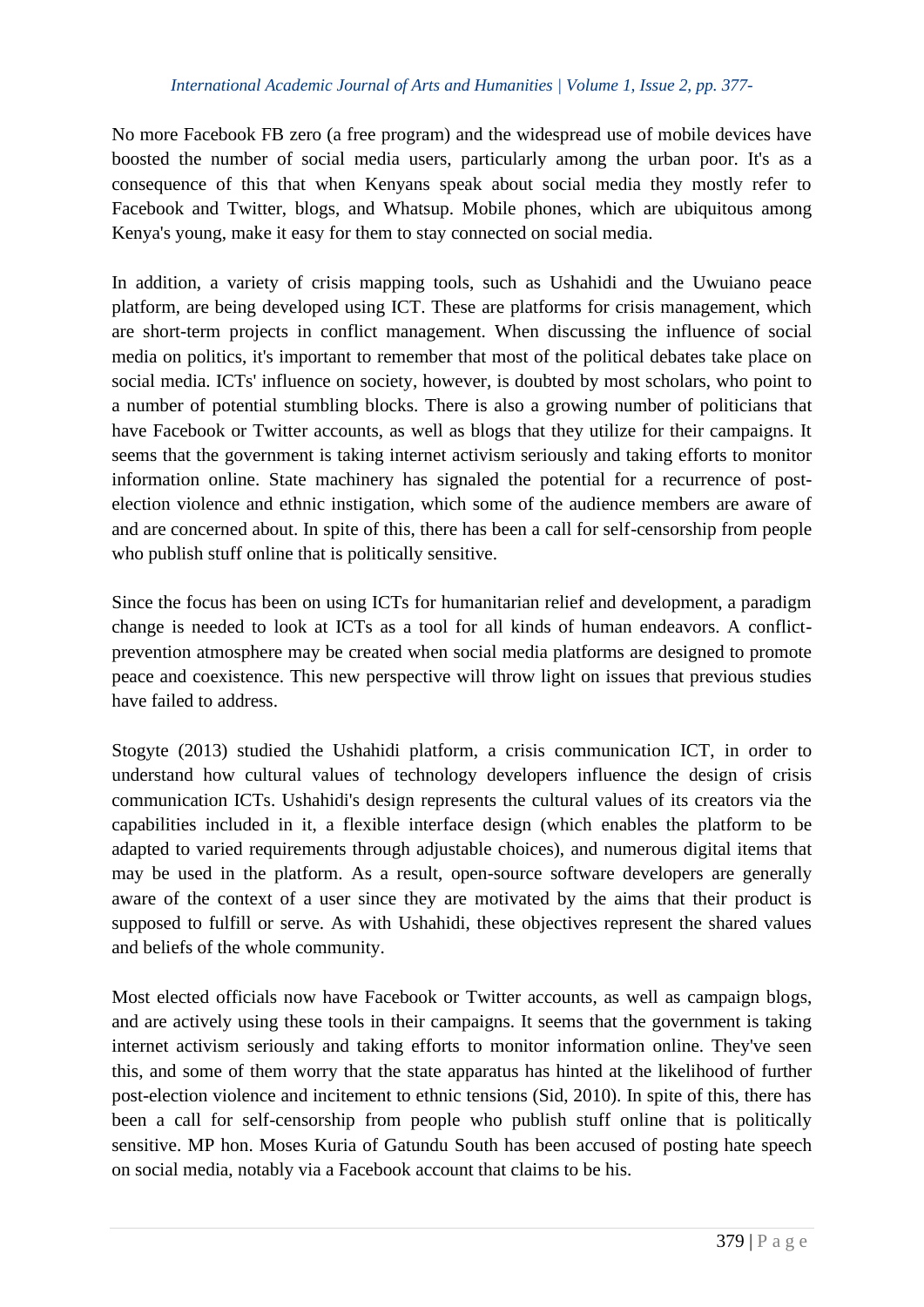Hon. Kaluma's decision not to accept the declaration made by Kuria is a hateful combination of politics and ethnicity. However, one response, Kaberia Laikanya "kuria u, are in the same league as Al-Shabaab, Boko Haram, and the Islamic state. This person is a "radical tribesman". By equating Islam with terrorism, this speech adds fuel to the fire of religious bigotry. Between September 4, 2014, and August 23, 2015, when the research utilized the post to draw conclusions about how hate speech spreads, 265 people 'shared' and 461 people 'liked' it on social media. This indicates that at least 1,000 people saw this post. Mutahi Ngunyi, a political analyst on Twitter, is another noteworthy social media user to post hateful content: In light of the suspected corruption in the Ministry of Devolution and Planning's National Youth Service (NYS) department in 2015, Mutahi's statements came amid a period of political turmoil. Raila Odinga as the head of the opposition was outspoken in calling for the resignation of the then Cabinet Secretary in the docket. There is a mixture of religious, political, and ethnic animosity in the postings above.

The former Nairobi mayor George Aladwa is reported to have shouted comments branded vile in Kenya's Kibera slum at an opposition rally during the Kenya's Mashujaa day festivities on the 20th October 2015. In the wake of his death, Kenyans went to social media to quote him and even post videos of him. There is a good illustration of this in the case of Collins Okello, who allegedly cited a piece of information that was deemed to be anti-Semitic and even published it to YouTube. Kenyan political ethnicity and the speaker's milieu at the time may have led him to use 'wao' to refer to Kikuyu or Kalenjins in this context.

PEV experiences in Kenya paved the basis for the approval of UNSCR 1325 in Kenya. Exfirst lady Graca Machel pushed civil society organizations to submit an open letter to the African Union mediation team headed by former UN Secretary General Kofi Annan after the PEV. Issues that were important to women during the PEV were addressed by the Kenya Women's Consultative Group (KWCG). An important suggestion in the memorandum delivered on January 25th, 2008 was for Kenya to embrace UNSCR 1325. Women's engagement in decision-making processes is claimed to be the essential missing link that might help to conflict prevention and ensure that women are included as equal partners in their protection against GBV and other types of violation. When this memorandum was presented, the country's desire and commitment to execute UNSCR 1325 was revitalized.

It was via a mutually beneficial twinning process that Kenya and Finland started working together to produce a National Plan of Action on UNSCR 1325. This partnership would allow the global south and north to learn from one another. On the recommendation of that ministry, which is charged with monitoring the implementation of UNSCR 1325 in member states, UN Women was tasked with drafting a Kenya National Action Plan (KNAP) and submitting it to the National Gender and Equality Commission for review and approval.

KNAP is predicated on the four UNSCR 1325 pillars, namely, prevention, protection, participation, relief and recovery. Because it is grounded on a human security paradigm, it stands apart from the others. The government and other stakeholders in Kenya are making an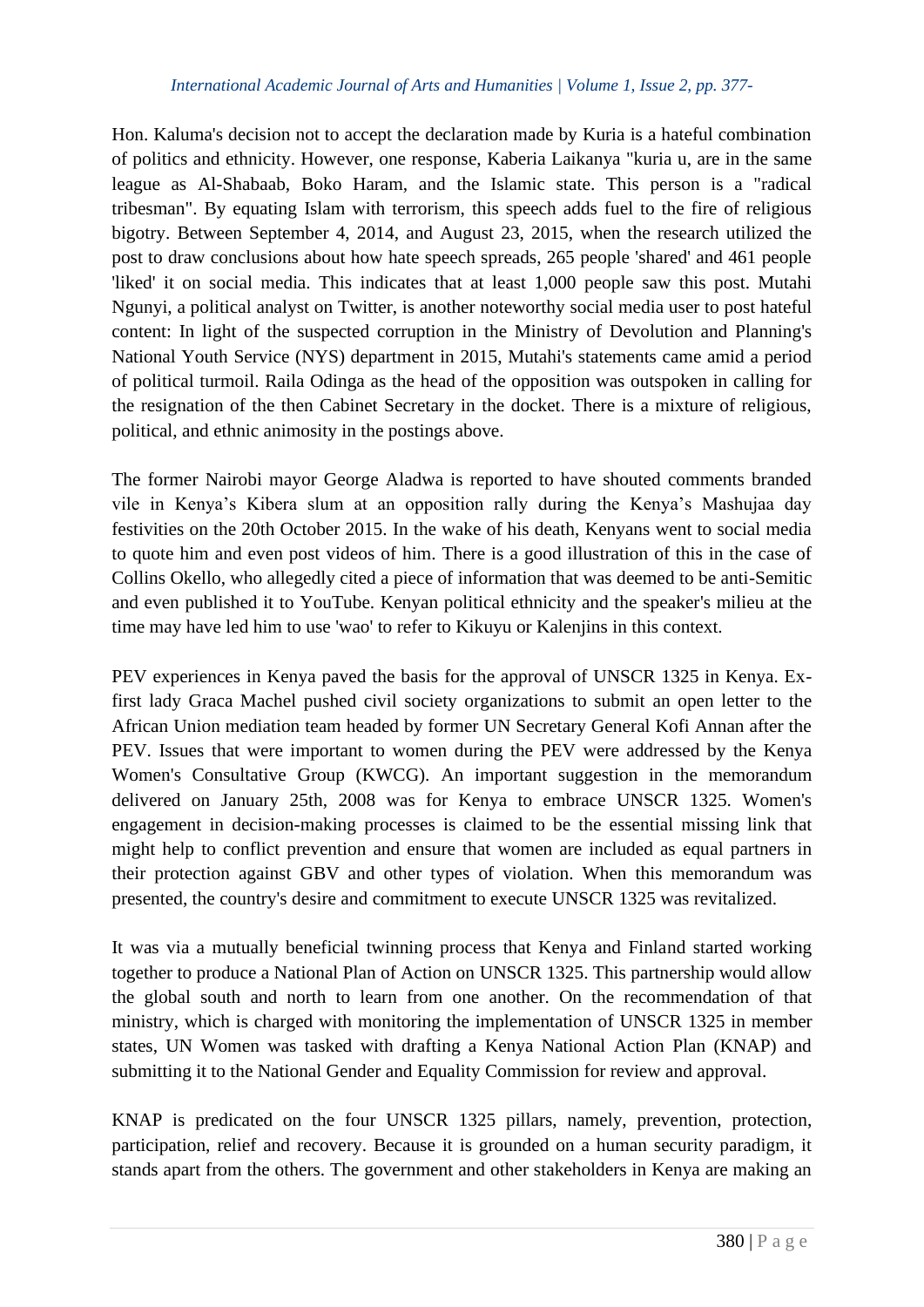attempt to deal with the underlying causes of economic and social problems related to peace and security. Gender equality and women's involvement and leadership in public affairs at all levels are at the heart of the KNAP's overarching mission to integrate the UNSCR 1325 into national development, diplomacy, conflict prevention, conflict resolution, and peace-building initiatives. With the three challenges to successful action plans in mind, the Kenyan National Action Plan has recommended a separate UNSCR 1325 coordination unit inside a ministry that would mainstream the Resolution's strategies and plans throughout multiple government entities.

The proposal faces a major obstacle because of the issue of placement. Gender and Children's Affairs was once responsible for hosting it; it has now been taken over by the Ministry of Social Development. After further consultations with National Security Council, the organ responsible for making security decisions in the government of Kenya and various stakeholders, it was decided that the Ministry of Interior and Coordination of National Government would host the plan given that it adopts a human security framework, which emphasizes equal protection of individual citizens and endeavors to better understand and address the root causes of socio-economic and political inequalities around peace and security issues faced by women. Nevertheless, after the 2013 elections, the KNAP needed to be updated to reflect the new government's goals and organizational structures (devolved). The strategy is in line with Kenya's developing security goals, the MTP II, Vision 2030, and the government structure. Implementation of action plans has been most effective in Western nations such as Finland when hosted by either of the two ministries.

Kenya has yet to confront the stakeholder involvement challenge. Since the very beginning of the process, the government has welcomed participation from national and regional civil society groups, who have served as both committee members and specialists. Kenya's national consultative process chronicled the actions of civil society groups that were aimed at increasing the collaboration between the government and the civil society in Kenya in order to avoid violent disputes from escalating. The effective implementation of KNAP during Kenya's 2010 referendum on the Constitution may be attributed to the successful implementation of KNAP.

Ushahidi and Uwiano platforms, with the help of UN agencies and other partners, conducted major conflict prevention work before to Kenya's 2010 vote on the country's constitution. They arrived at a time when there was real concern and evidence of increased political grandstanding and violence. Following the post-election violence in 2008, the Ushahidi platform (Swahili for "witness" or "testimony") was first developed for humanitarian early warning and response. Web and mobile phone-based reports are collected using crowdsourced methodologies. Maps of violence and peace attempts in Kenya are provided by these reports. To aid civil society groups (CSOs) in collaborating and exchanging information, the Ushahidi platform has been a great assistance. An organization known as Uwiano (Kiswahili for 'cohesion') was founded before to Kenya's 2010 constitutional vote. Kenya and international organizations, such as the Directorate of Peacebuilding and Conflict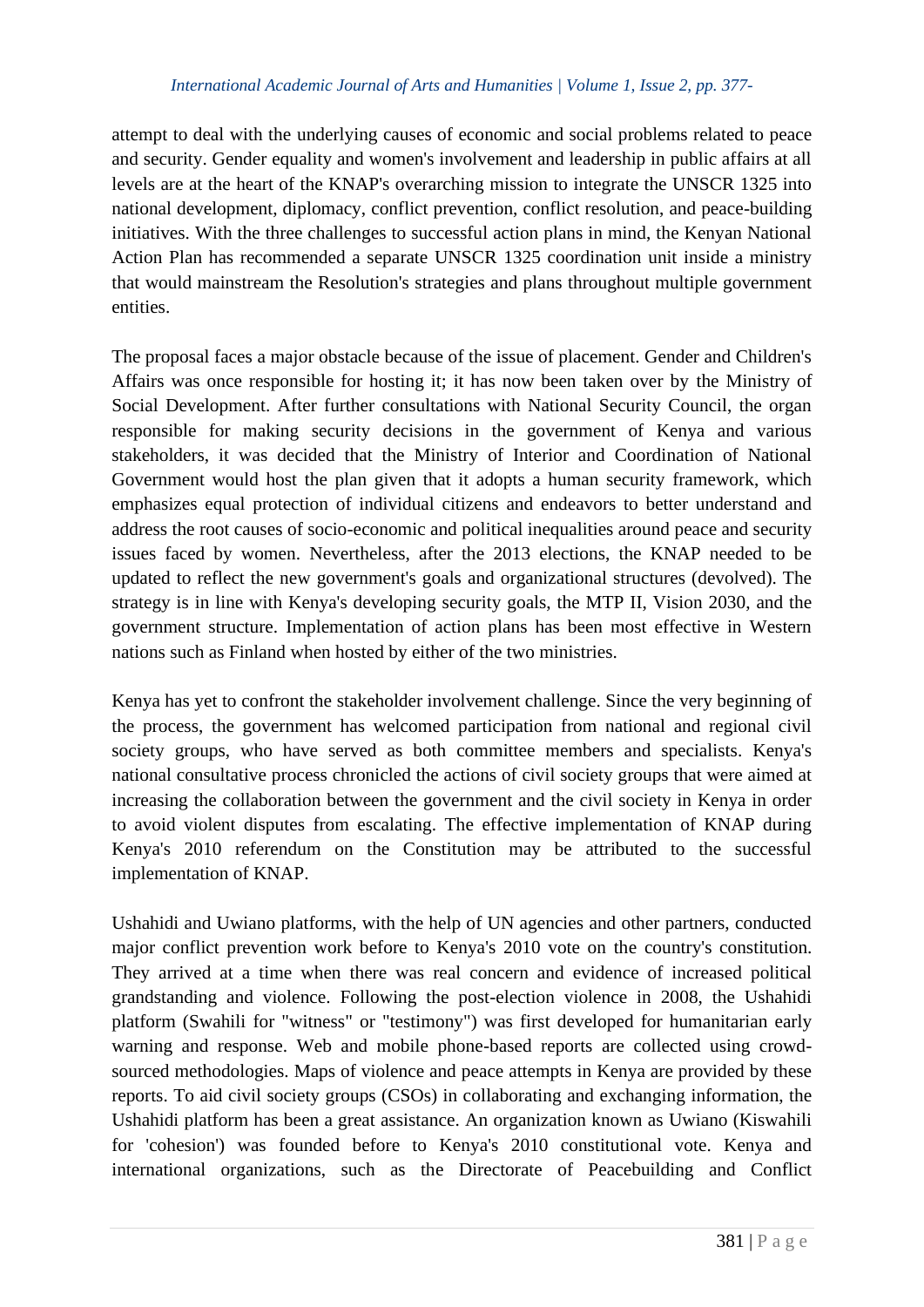Management, the National Cohesion and Integration Commission (NCIC), Peace Net Kenya, and the United Nations Development Program in Kenya, came up with the idea for the project.. As a result, the platform set up a mechanism for gathering current information on tensions, hate speech, incitements, threats, and violence throughout Kenya and relaying it to security agencies and local peace structures best suited to carry out appropriate steps, including mediated peacemaking. Advocates for peace received specialized training in conflict resolution. The government, local communities, local civil society, and religious organizations, as well as foreign development partners, all lent their support to this collaborative effort.

# **Theories of Conflict Management**

Marx initially proposed the concept of conflict theory in 1996, arguing that society is riven by conflict over dwindling resources. The theory of conflict states that dominance and power are the means through which social order is maintained (rather than consensus and conformity). Those in positions of power and money, according to conflict theory, want to maintain their position by whatever means necessary, especially through repressing the weak and helpless. According to conflict theory, people and organizations in society are motivated to maximize their own interests.

Karl Marx, Georg Simmel, and Otto Coser were the three sociologists who developed this idea. In response to the structural functionalism theory, it was created as an alternative theory (Ritzer, 1996). Criticizing the broad social-political system or in any other way undermining structural functionalism and ideological conservatism, conflict theory is a sociological approach that focuses on the social, political or material imbalance among social groups. When parties, organizations, or nations have conflicting interests, it is typically because their aims are irreconcilable or diametrically opposed. In order to achieve peace and harmony, this idea holds that the society as a whole is riddled with conflicts that must be resolved.

Many societal events, including wars, revolutions, poverty, prejudice, and domestic violence have been explained using conflict theory. It attributes most of the major advancements in human history, like as democracy and civil liberties, to capitalists' efforts to control the populace (as opposed to a desire for social order). Concepts such as social inequality, resource distribution, and class-based conflict are at the core of conflict theory.

Conflict theory's fundamental premises may explain a wide range of historical social disputes. It is widely held that conflict in society is the driving force behind social change and progress.

Marx's conflict theory centered on the struggle between two basic classes. Members of the same social class have common interests and a degree of property ownership. The bourgeoisie, as defined by Marx, is a class of individuals who control the bulk of the nation's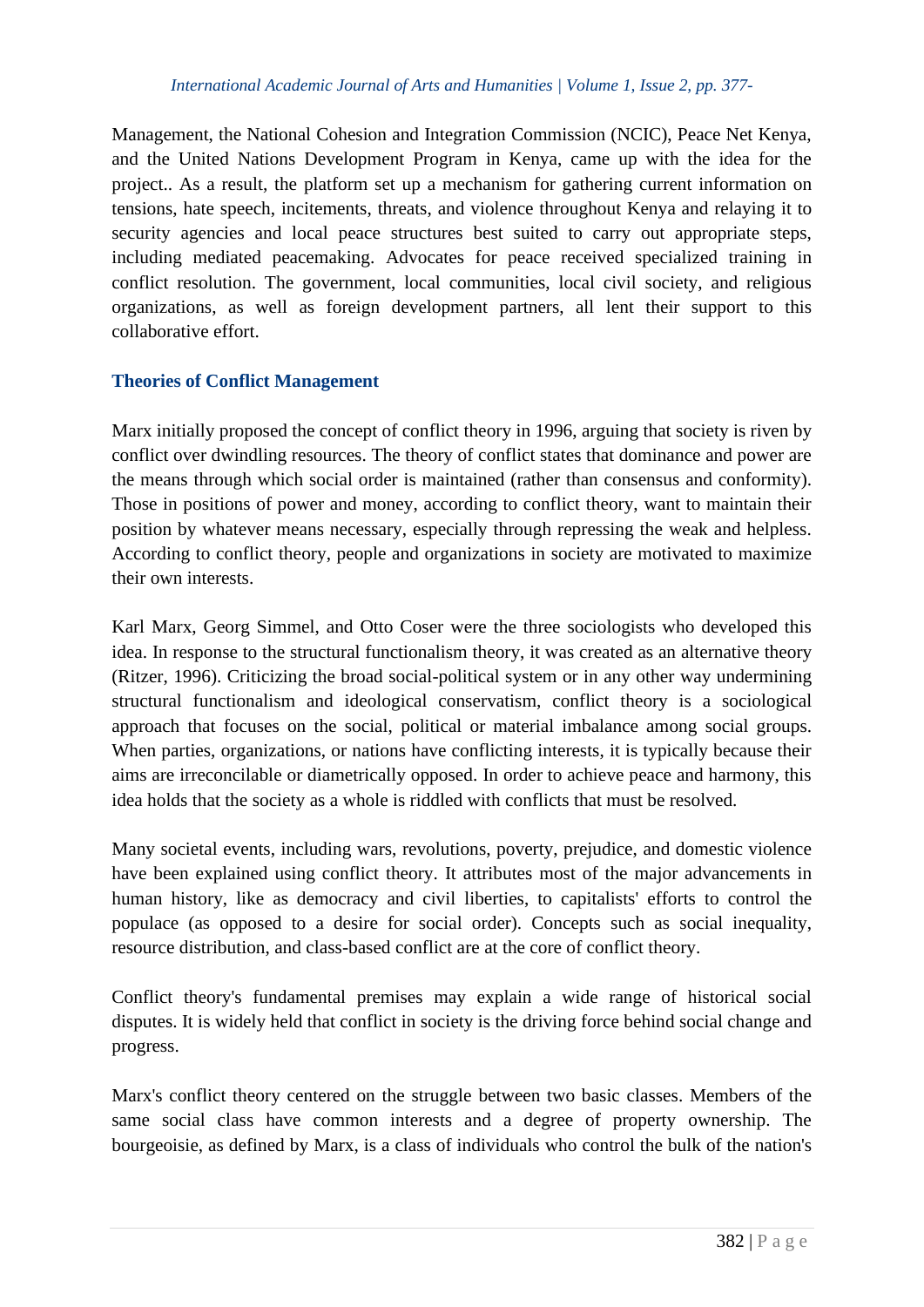wealth and power. In contrast, the proletariat consists of persons who are deemed to be working-class or impoverished.

Mills, C. Wright, is widely regarded as the originator of conflict theory. According to Mills, conflict between individuals with diverse perspectives, attitudes, interests, and resources is the primary means by which social institutions are formed. In turn, these institutions and the uneven distribution of power and resources in the society effect individuals and resources. Karl Marx posited that conflict arises as a result of an uneven distribution of resources in society's social order (Farey, 1992). Marx argues that conflict not only alters the current social structure, but it also transforms the whole social system itself. Strain and conflict are inherent in any social organization. If the social structure of a system is not examined, it is impossible to predict fundamental social change if just the changes of patterned interactions are examined (Coser, Sept 1957).

The term "consensus" is a euphemism for "ideology" in conflict theory. It is impossible to reach genuine agreement in a conflicted society because the more powerful people are able to force their views on others and make them accept them. Rather than preserving social order, consensus serves to solidify it. Endogenous and external conflict are two forms of conflict. The term "endogenous conflict" refers to the internal conflict that drives self-directed social development in a system. As a result, there is a wide range of conflicting values, viewpoints, and perspectives. Wars between states and other forms of inter-group conflict are examples of exogenous conflict. Critical theory, Feminist theory, Postmodern theory, Poststructural theory, Postcolonial theory, Queer theory, World systems theory, and the Race-Conflict Approach are some of the other approaches to conflict theory that may be found. Defining and clarifying group boundaries in the social system is one of the many advantages of addressing conflict. While this may not be the primary goal, it might assist to restore the group's cohesiveness in the face of adversity. As a result of internal disputes over aims, values or interests, norms and power relations within organizations might be re-evaluated in line with the perceived requirements of its members or subgroups Additionally, conflict has the effect of integrating social factors into a new system (Farey, 1992).

In the same way that Karl Marx did, Max Webber (1864–1920) regarded society's connections as best described by conflict. This emphasis on economic disputes, however, was put forward by Karl Marx, who focused on social class disparities between the bourgeoisie and the proletariat. Individuals and organizations, he said, exploit those who have less resources (such as power) by exploiting those who have more resources. Contrary to popular belief, Webber considered economic strife to be a secondary cause of war. A conflict-free society was not possible for Karl Max, but Max Webber argued that conflict is inevitable, independent of the economic or political structure in which it occurs. Individuals and organizations with a lot of money and influence are able to force their beliefs on others with a less amount of resources because they have more resources, yet Weber considered the many class divides in society as natural, inevitable, and acceptable (2001).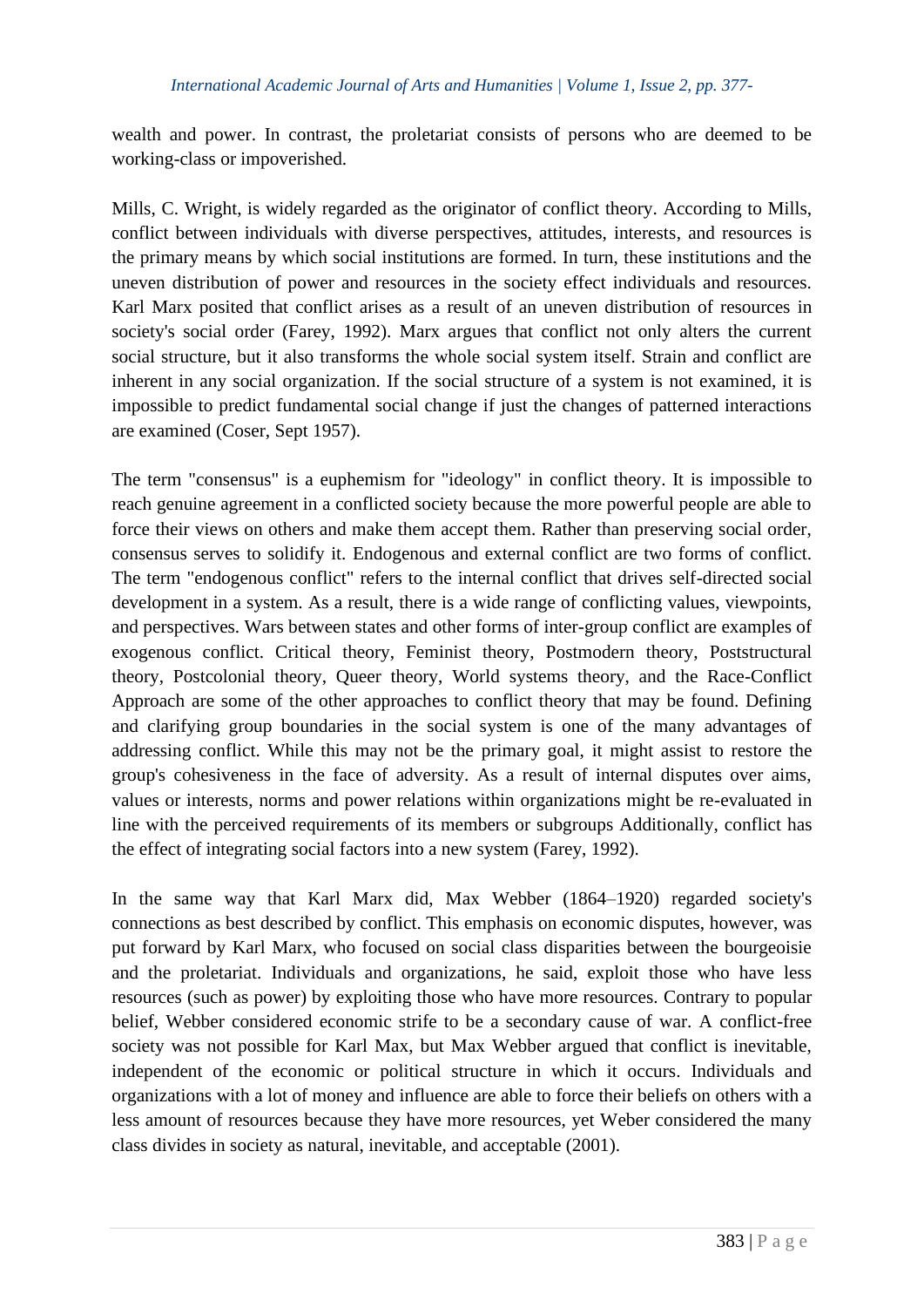Weber's emphasis on three sorts of social groups—class, party, and status—as opposed to Marx's focus on two great classes (bourgeoisie and proletariat) based only on economic concerns, was a departure from Marx's focus on two great classes. Class relates to economic concerns, while party is a term for political organizations. Members of a status group have a sense of identity, a set of values, and a way of life that distinguishes them from the rest of society. According to Weber, the law serves as a tool for the powerful to impose their will on others by criminalizing behaviors that conflict with their class interests. He said that "criminality is the product of the political fight of various groups striving to promote or increase their life chances in all civilizations." As for you, Bartollas (2005).

Karl Marx, like Weber, saw conflict as natural and beneficial in society. To ensure social transformation and, in the long term, societal stability, conflict must be present. As long as a society tries to maintain order by suppressing disagreement, it is doomed to remain stagnant. In the event of societal change, it is better to have it develop quietly and slowly (evolutionary) rather than violently (revolutionary). When it comes to conflict, even the 19thcentury British philosopher Edmund Burke saw that "A state without means of some change is without means of its conservation" Walsh & Hemmens (2000; pg. 78).

Conflict theory excels because it tries to liberate mankind from the shackles of erroneous notions of "universality." One group acquires power and tries to justify it on the basis that it represents "freedom for everyone," which is universality. The truth is that "freedom for them" is what it really is. Controlling speech and political discussion is sometimes achieved by using universalist language to hide particular dominance. Critical/conflict theory's "unmasking" mode is one of its most appealing aspects.

The strongest link between conflict theory and socialism and authoritarianism is this: The conflict school's ultimate goal is a society in which everyone is free to work together to create socially beneficial things. Class rule and its cognates are assumed to be the root of all antisocial behavior, although this isn't always the case. Human nature is assumed to be good, but "civilization" in its many manifestations corrupts it. As a result, once the threat of "domination" is removed, individuals will begin working together. The "weak link" in the conflict school's reasoning is here.

When it comes to conflict, it's difficult not to have a set of views and ideals about its importance, and this theory is relevant here. All confrontation, according to some, must be avoided at all costs. Conflicts that benefit both society and individuals do exist. Those who are fed up with the current quo might benefit from conflict (those who wish to keep things as they are). Too frequently, attempting to manage or avert conflict has just served to delay or postpone the transformation in power relations that was ultimately required. Researchers utilized this hypothesis as a guide for how to use social media proactively not just to identify impending conflict, but also to function as an early warning system for conflict management where possible. Since then, policymakers have been using the Ushahidi platform to help them come up with measures to encourage positive social change. It is better to exacerbate conflict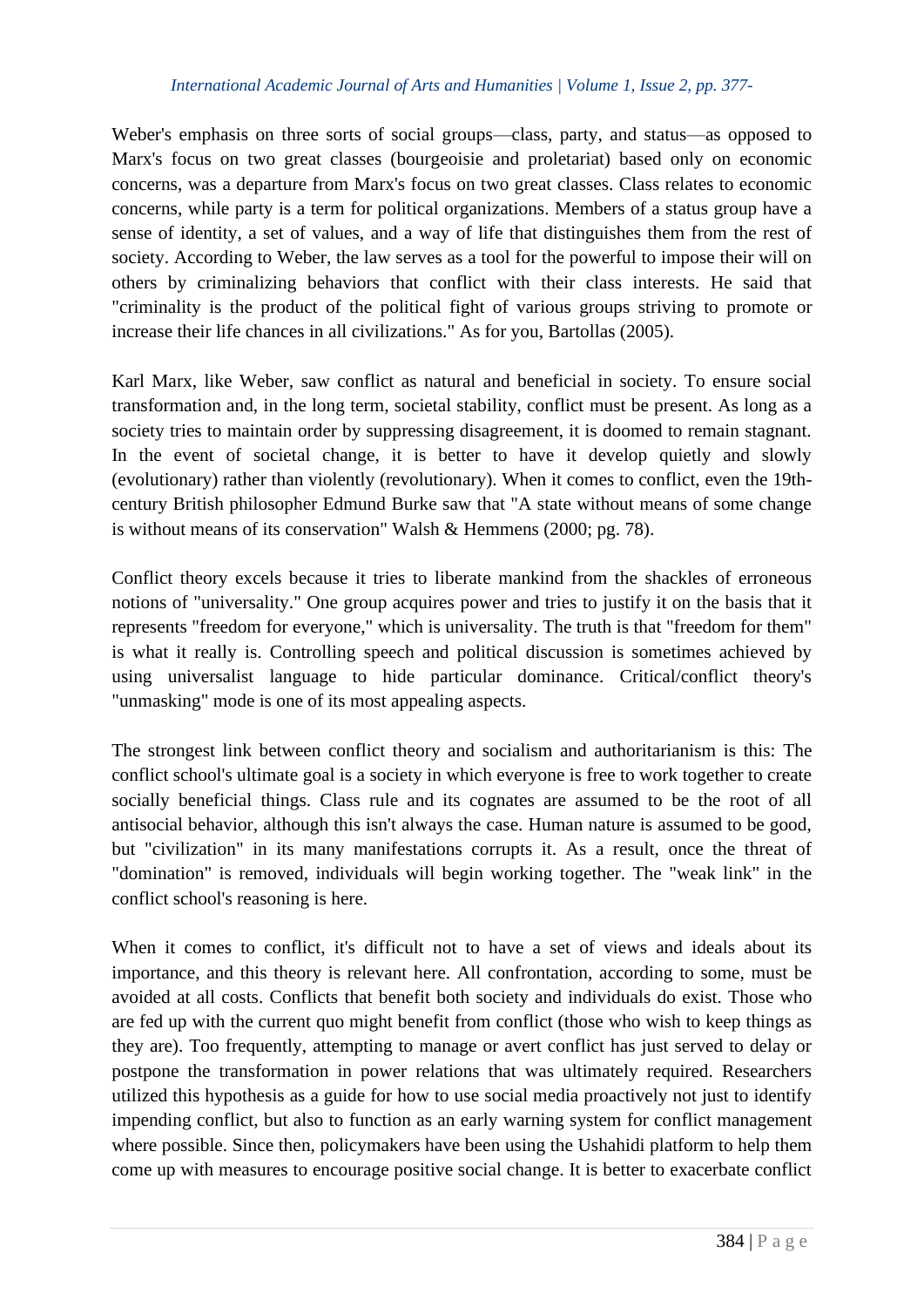and compete for dominance in certain situations. In Kenya, like in other African countries, the ruling class controls the mainstream media, including newspapers, magazines, radio stations, television channels, and other forms of outdoor media, in order to preserve their socioeconomic standing and political interests. Especially in developing nations like Kenya, where the majority of people live in poverty, this propensity has the unfortunate side effect of alienating them from the have-nots. A wider democratic space could be created by the Internet and social media, which decentralize and defragment communication. This could lead to evolutionary conflict (beneficial change) instead of contest and revolutions, which could lead to violent conflict as the masses are fed up with the constant doses of manipulated information and commercialization that have taken place in Arab countries over the years. To understand why social media platforms can be used not only to detect conflict, but also proactively to bring in evolutionally change that does not cause a lot of harm to the majority rather than revolutions and abrupt changes that lead to conflicts that may cause displacement of citizens, like it happened in Kenya during the post-election violence (PEV) of 2007-2008, this theory is critical.

# **Challenges facing Ushahidi platform as a proactive actor in conflict prevention in Kenya since 2007**

Some critics argue that social media tools are ineffective; Christensen for instance claims that social media platforms are built around weak ties and are only effective at increasing participation and on the other hand they lessen the motivation the participation requires. He says that people need close personal connection in order to get them take action, especially if it is announced through social media and the nature of action is risky and difficult. Then there are also logistical issues that arise, there were only 20% of the entire population that used internet in the Egyptian revolution (most concentration being in Cairo). Despite the limited access to the social media like Facebook and Twitter, there was a tremendous amount of pressure generated from the onset Cairo. There was the unofficial role played by the trade unions in the protests that was downplayed, away from the trade unionists there were drivers, factory workers and the Suez Canal laborers, nurses, doctors who finally brought down President Hosni Mubarak. Political theorists also claim that techno-utopian overstate the affordability of the new technologies while understating other underlying factors of their acquisition and use. Economic or gender issues for instance could affect their accessibility as well as other prevalent conditions in the country.

In Libya and Yemen for instance the severe totalitarian regimes stymied reform efforts, and at the core of the revolution there was a force that was more willing to criticize the authority and tolerates diversity than perhaps the mainstream public opinion. The case in Lebanon was different; the activists began to unite with the goal of outdoing the sectarian system. They managed to reach about 15000 people through a Facebook group entitled "In favor of ousting the Lebanese sectarian system toward a secular system", the group comprised of youths from different sects, regions and cultural backgrounds. It is thus the sectarian and divided nature of the Lebanese youth partisanship that rendered it difficult to use social media to mobilize the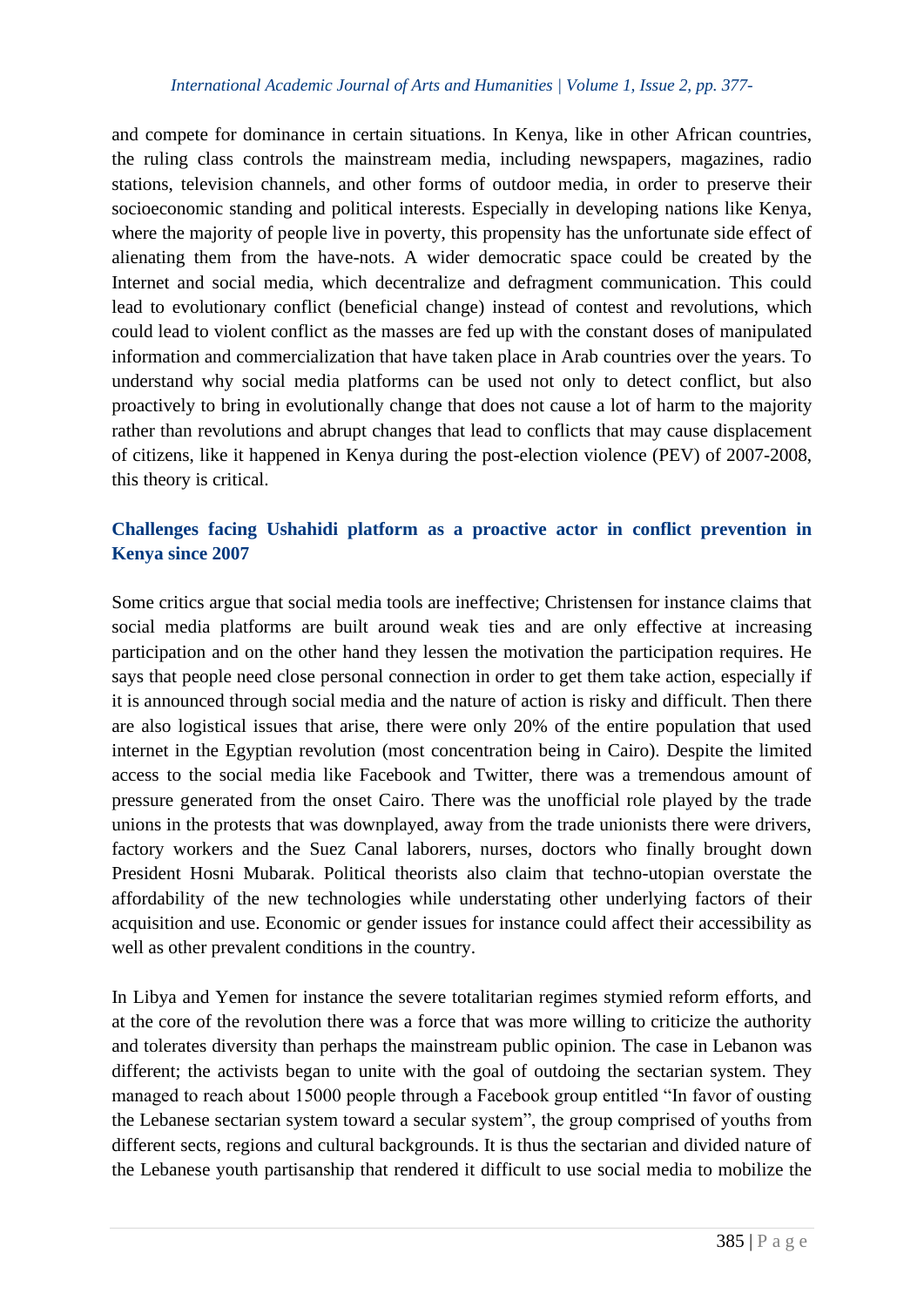young people through a common goal. This is clear illustration that the prevailing conditions can affect the outcome of the use of the social media when rallying behind a common goal. Questions also arise, once the dust of the revolution has settled where does social media fit into the new paradigm? Social media help push for a revolution but without creating the expected kind of long- term structures which for instance can become political parties after the regimes have toppled.

Clay Shirkely believes that the most promising way to look at social media as a peace building tool is to view it as a long- term tool that can strengthen the civil society and the public sphere. There is powerful evidence that social media can improve understanding and help establish ties between traditionally opposing groups. Facebooks own project in partnership with the Peace Pot Initiative at Stanford University called "Peace on Facebook". The initiative counted new friendship formation on the site between people who come from groups with a history of difficult relations. The count is done in revealing connections established across geographic division, e.g., friends between antagonizing political blocs, different ethnic groups or religious groups. On March  $11<sup>th</sup>$  2012, there were 123 844 online connections which were made between conflicting Muslims and Jews. It would be a gross oversimplification to suggest that these counts necessarily represent concrete progress towards greater real-world harmony. However, they do reflect the way that social media can help to maintain relationships online that may prove difficult in person due to social censure, political or logistical constraints.

The use of social media tools as a means to raise awareness and mobilize the masses against the status quo of a given country or regime is certainly not new. Social and political activism has had very significant episodes throughout the twentieth century, from non-violent civil disobedience in India to civil right movements in the US among many others, yet social media have given social movements useful tools to coordinate and to undertake collective action. Clay Shirky's analysis on the power of social media in enhancing democracies is probably one of the best attempts at glorifying social media movements (Shirky, 2010).

Shirky believes that social media have a key role in echoing public opinion. To him, access to conversation is far more important than access to information. In the long run, he argues, social media may help increase freedoms as the printing press, postal service or the telegraph did before. Internet has benefited grassroots movements by providing new possibilities for citizens to organize even under authoritarian regimes.

As Yochai Benkler argues, with the inclusion of Internet in the framework of social mobilization, there has been a qualitative change represented in the experience of being a potential speaker, as opposed to simply a listener (Benkler, 2006). According to him, Internet has not only reduced the cost of producing and publishing media content but it has also decentralized media production, making it much harder for authoritarian regimes to control and censor media outlets. Nevertheless, there are many detractors of this uncontested role of social media. Malcom Gladwell (2010) whose criticism of online activism became clear in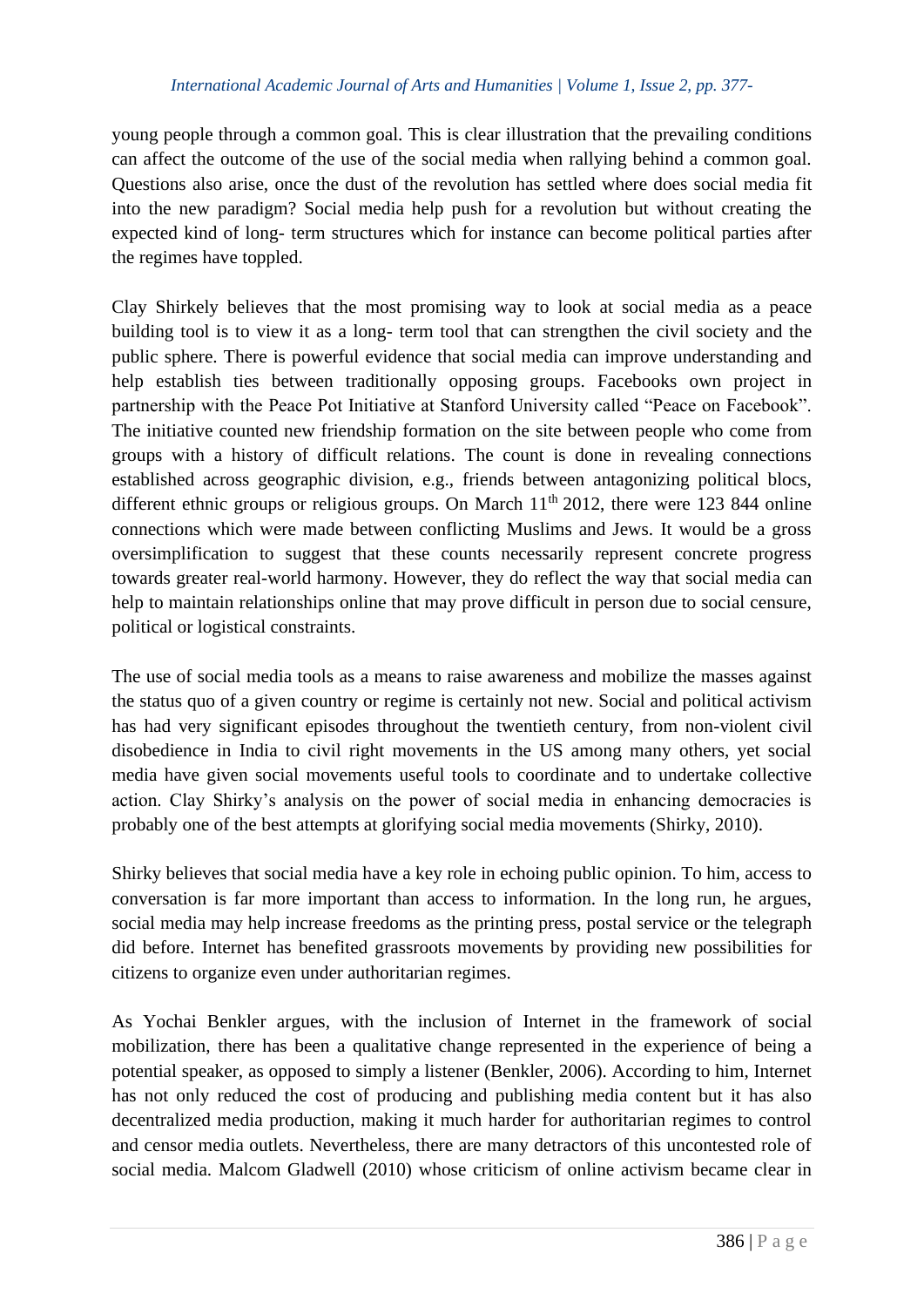his article 'Why the revolution will not be twitted', disregards of the role of social networking in effecting social and political change (Shirky, 2010).

# **RESEARCH METHODOLOGY**

### **Research Design**

# **Site of study**

The research was done in Nairobi County. The County is one of the 47 counties of Kenya. The smallest but most populous of the counties, its capital is Nairobi, which is also the capital and biggest city of Kenya. Nairobi County was formed in 2013 on the same borders as Nairobi Province, when Kenya's 8 provinces were separated into 47 counties. The county is comprised of 17 Parliamentary seats. Nairobi has undergone one of the most rapid growths in metropolitan centers. This is unlikely to slow down any time soon since the population in Kenya rises by an average of roughly 3 percent i.e. 1 million per year.

The county was recognized as having the Ushahidi platform headquarters. The Ushahidi platform for crisis communication is the case study used for this research. There are numerous reasons for consciously picking a case study, depending on whether it is information-rich, important, relevant, distinctive, or extreme (Patton, 1990).

### **Research paradigm**

A research paradigm is a set of perceptions, ideas, and assumptions about the manner in which one acquires information. Positivism and phenomenology are the two primary schools of thought that have been advanced in the realm of research philosophy.

Husserl (1907) is credited with developing the field of phenomenology, which may be defined as the study and description of things as they are consciously experienced. It does not take into account the theories in terms of the causal explanations they provide or the objective truth of those explanations. According to Manen (2007), phenomenological inquiry is concerned with people's experiences of things as well as the ways in which these experiences are understood. As a result, its primary objective is to investigate the ways in which individuals create meaning. The basic objective of a phenomenological research study is to get an understanding of the perceptions, viewpoints, and comprehensions that individuals have on a certain event (or phenomena). According to Manen (2007), the primary goal of phenomenologists is not the identification or measurement of phenomena; rather, their focus is on what things signify. In particular, phenomenologists hold the belief that human experience may serve as a source of data in and of itself. Research is not necessarily limited to solely consisting of activities that include measuring the presence of physical phenomena.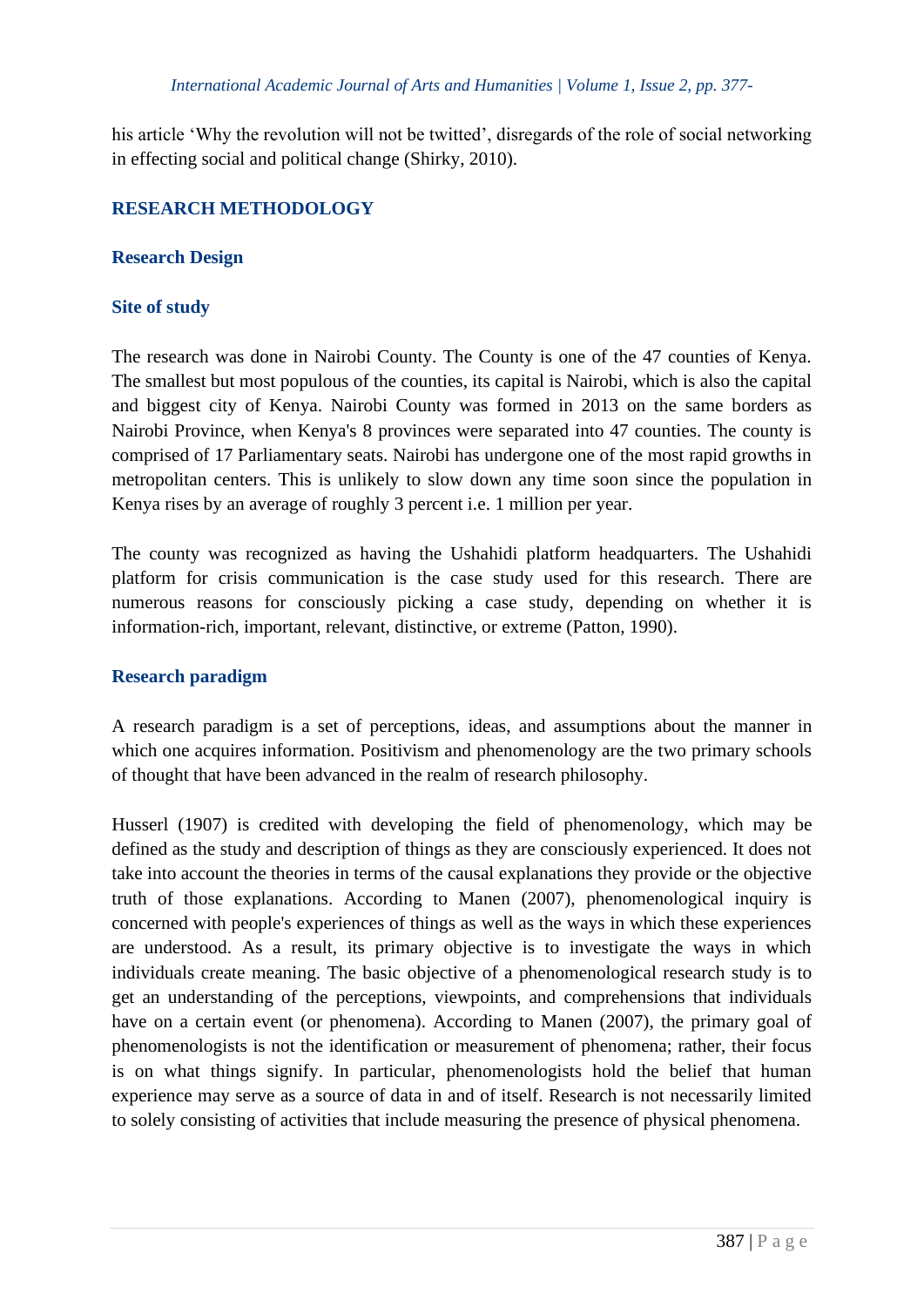The philosophical theory known as positivism was pioneered by Comte (1850), who argued that knowledge is more about describing things than it is about asking questions. Positivists are only able to acknowledge positive facts and occurrences that can be seen by the naked eye. According to Saunders, Lewis and Thornhill's (2009) interpretation, the positivist philosophy takes into account only visible facts that can be tallied and measured at the same time. The positivist system adheres to the conventional, scientific point of view towards the world. It is distinguished by the creation and testing of hypotheses that are founded on preexisting theories about observable aspects of social reality. Empirical measurement that is founded on quantitative procedures, experiments, and surveys, in addition to statistical analysis, are all used in the positivist methodology (Saunders, Lewis & Thornhill, 2009).

Positivists contend that while investigating and writing about human experience, one should use scientific technique and language since this is believed to keep the study free of the values, feelings, politics, and ideology of the researcher. In order to accomplish the goals of the research, hypotheses were derived, operationalized, put to the test, and inferences were generated from the outcomes of the data analysis. These inferences served as the foundation for generalization.

Because positivism adheres to a logical method to check assertions about knowledge or epistemology, it was decided to apply a largely positivist research paradigm for this particular investigation. The area of philosophy known as epistemology is concerned with determining the nature of knowledge and the amount to which humans possess knowledge, as well as making efforts to answer the question of how to differentiate between sufficient and inadequate knowledge. Alternative philosophical approaches to knowing and the justification of that knowledge are represented by paradigms. When it comes to research paradigms, there are two primary schools of thinking that reflect two unique paradigms. These schools of thought are called positivism and interpretivism, and they are founded on assumptions about knowledge (epistemology) and the truth or reality (ontology).

### **Research Method**

The research method was a correlational design utilizing cross-sectional survey methodology and included a number of survey instruments. Cross-sectional surveys are studies aimed at determining the frequency (or level) of a particular attribute, such as a specific exposure, disease or any other health-related event, in a defined population at a particular point in time. This design also corresponds to what Bryman describes as Cross-sectional research design that aims at getting data from multiple cases at a given point in time so as to analyse relationships across a number of variables of interest (Bryman, 2004). This study was based on such a design because; its quantification characteristic helps in consistent benchmarking (Bryman, 2004). However, cross-sectional studies usually lack internal validity (Bryman, 2004) and this study tried to respond to this concern through the qualitative component of this study. In this study therefore, the qualitative data was used to enrich the descriptions generated by, and or from the quantitative data.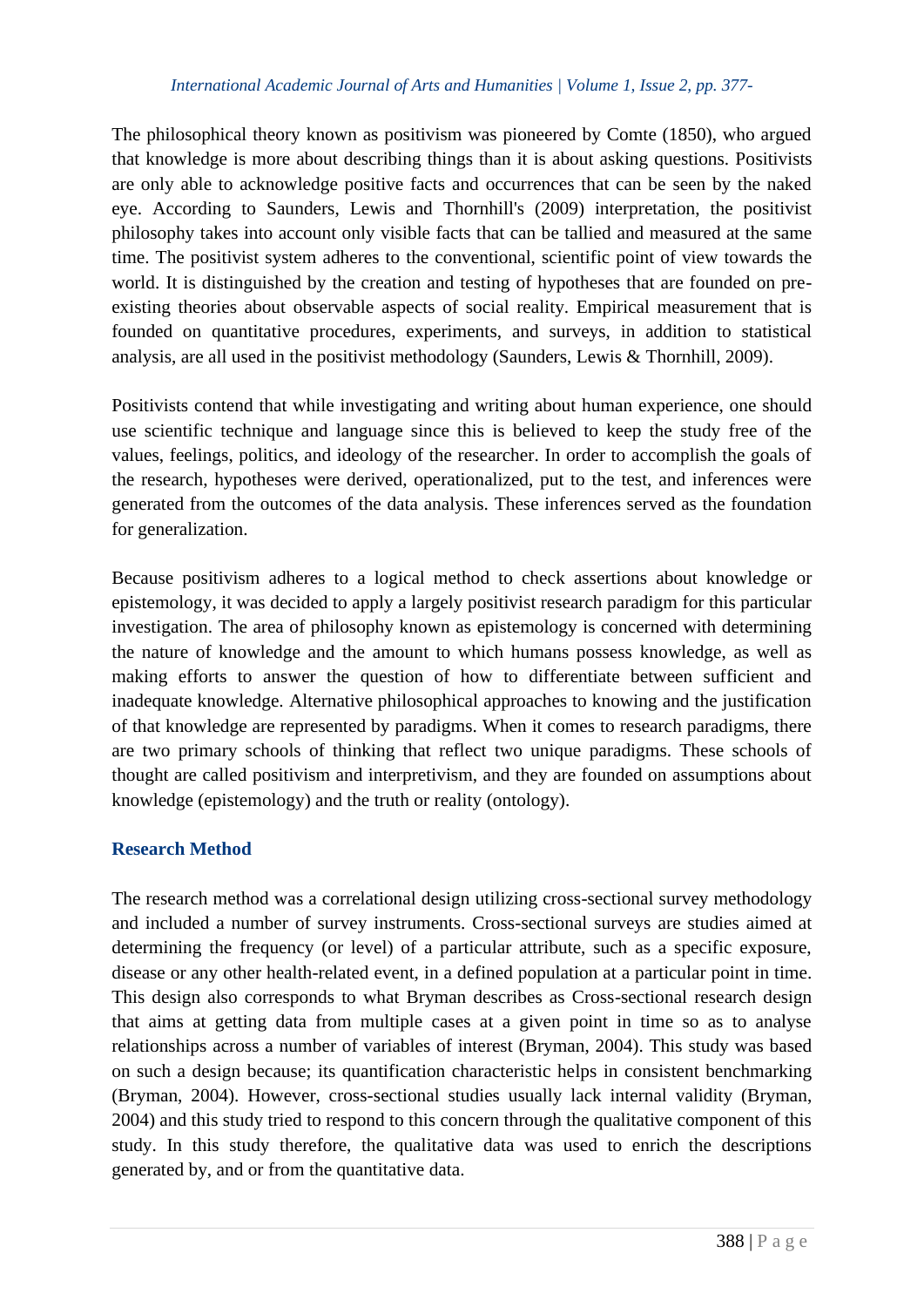# **Target Population**

Population can be defined as all the members of a real or hypothetical set of people, event or objects to which a researcher wishes to generalize the results of the study. In total 333 respondents, team was targeted. The study population included Ushahidi Platform had 270 employees at the time the study was being undertaken which were distributed as 10 Sole proprietors, 27 Technical advisors, 47 Lead developers, 33 Team leaders, 13 corporate account managers, 53 Project managers and 87 Technologist.

### **Sampling and Sampling Techniques**

Sampling is the process of selecting the people who participated in a study. This process should be representative of the whole population. Sampling is hence the procedure, process or technique of choosing a sub-group from a population to participate in the study (Ogula, 2005). A sample is a smaller group or sub-group obtained from the accessible population (Mugenda & Mugenda, 1999). This study adopted the stratified sampling technique. From the possible 333 target population, stratified random sampling was employed to select a total of 100 sample population. This is 30% of the total population. Mugenda and Mugenda (2003) states that in stratified sampling where population within each stratum is known, a sample of 10-30% is adequate representation for data collection.

### **Data Collection Methods and Tools**

Triangulation is used in social sciences for supporting the validity of results by adopting different methods of researching an issue or a research question. In this paper, interviews, focus group discussions and content analysis of the Ushahidi platform are chosen as the tools of data collection.

#### **Use of Questionnaires**

Because of the size of the sample of people who are going to be participating in this study, the use of questionnaires as the method of data collection will be an excellent choice. The researcher is thinking about using this tool since it not only helps save time but also guarantees that the secrecy of the information will be maintained. The majority of the questions on the questionnaires are structured, while there are just a few open-ended ones. Both approaches are necessary in order to obtain a diverse set of responses from the respondents and to ascertain their perspectives on the phenomenon that is the subject of the investigation. Structured questions force respondents to provide answers that are specific, while open-ended questions allow for a wider range of responses. In most cases, the use of questionnaires will make it possible to gather data from a broad pool of people in a variety of settings.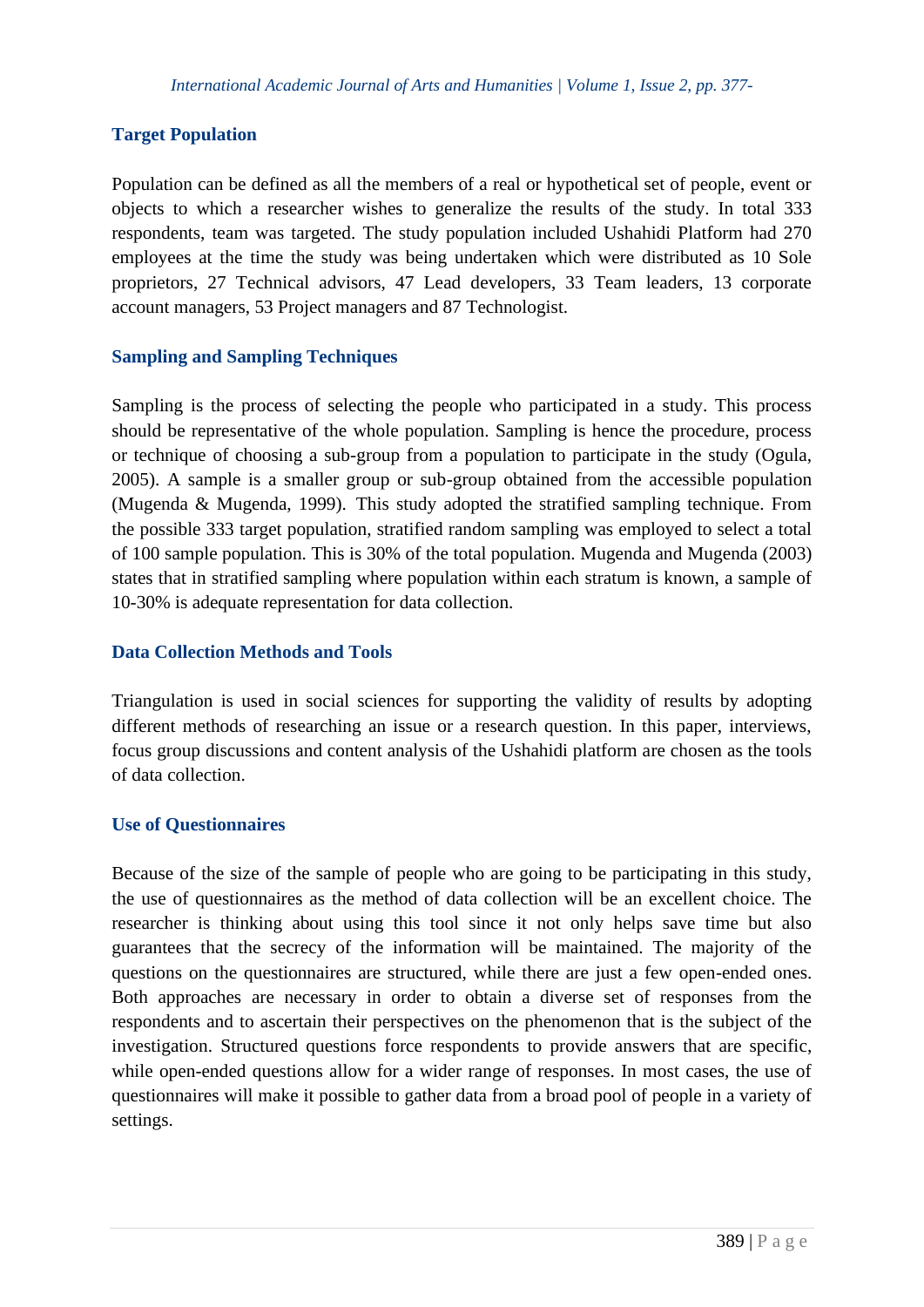## **Key Informant Interview**

Interactions between a researcher or researchers and one or more participants, in which the sharing of information contributes to the construction of scientific or contextual interpretations, are the defining characteristics of a qualitative interview (Edwards & Holland 2013). The authors go on to clarify that interviews may be conducted face-to-face, in the form of questionnaires, or in the style of a narrative, thematic, or topic-centered approach. Alternatively, they can take the shape of a topic-centered approach. To get an allencompassing comprehension of the subject matter that is being investigated, the purpose of qualitative research is to piece together a meaning based on the responses of the people who were interviewed for the study. This was for the purpose of the quality control procedure.

Knowledge is gained via the verbal exchange of ideas between an interviewer and an interviewee or a group of interviewers. This technique may also include more than one interviewee. In contrast to regular discussions, research interviews are almost always conducted with the purpose of serving the purposes of the researcher, which are unrelated to the discourse that is taking place (Creswell, 2003). The majority of interviews used in qualitative research are semi-structured. This is because the agenda is often determined by the researcher's interests; nevertheless, there is still opportunity for the respondent's involvement and engagement. The researcher conducted in-person interviews with a variety of participants to obtain a broad variety of information on the function of social media platforms as proactive tools for the prevention of conflict. The key informants came not just from the fields of peace studies and conflict prevention but also from the area of social media research. An expert in social media was questioned for this article; this person was involved in the creation and implementation of the Ushahidi Crisis Mapping and Reporting platform, and they were a participant in the interview. According to Marshall and Rossman (1999), qualitative data is frequently dependent on interviews with key informants. Interviews enable the researcher to understand the statistical data collected from quantitative research by providing explanations of the figures and additional information that goes beyond the figures. Interviews were conducted with five top workers of the Ushahidi platform, who are considered to be key persons at Ushahidi.

### **Focus Group Discussions**

The researcher conducted discussions with focus groups in all four of the different sites. Five to seven young people will participate in each focus group. By interacting and conversing with the members in the focus group, the researcher is able to get insight into the perspectives, attitudes, experiences, and responses of the participants about the phenomenon that is of interest. Focus groups have a high apparent validity due to the fact that the concept is simple, the findings are plausible, the cost is inexpensive, and they assist in achieving outcomes in a short amount of time.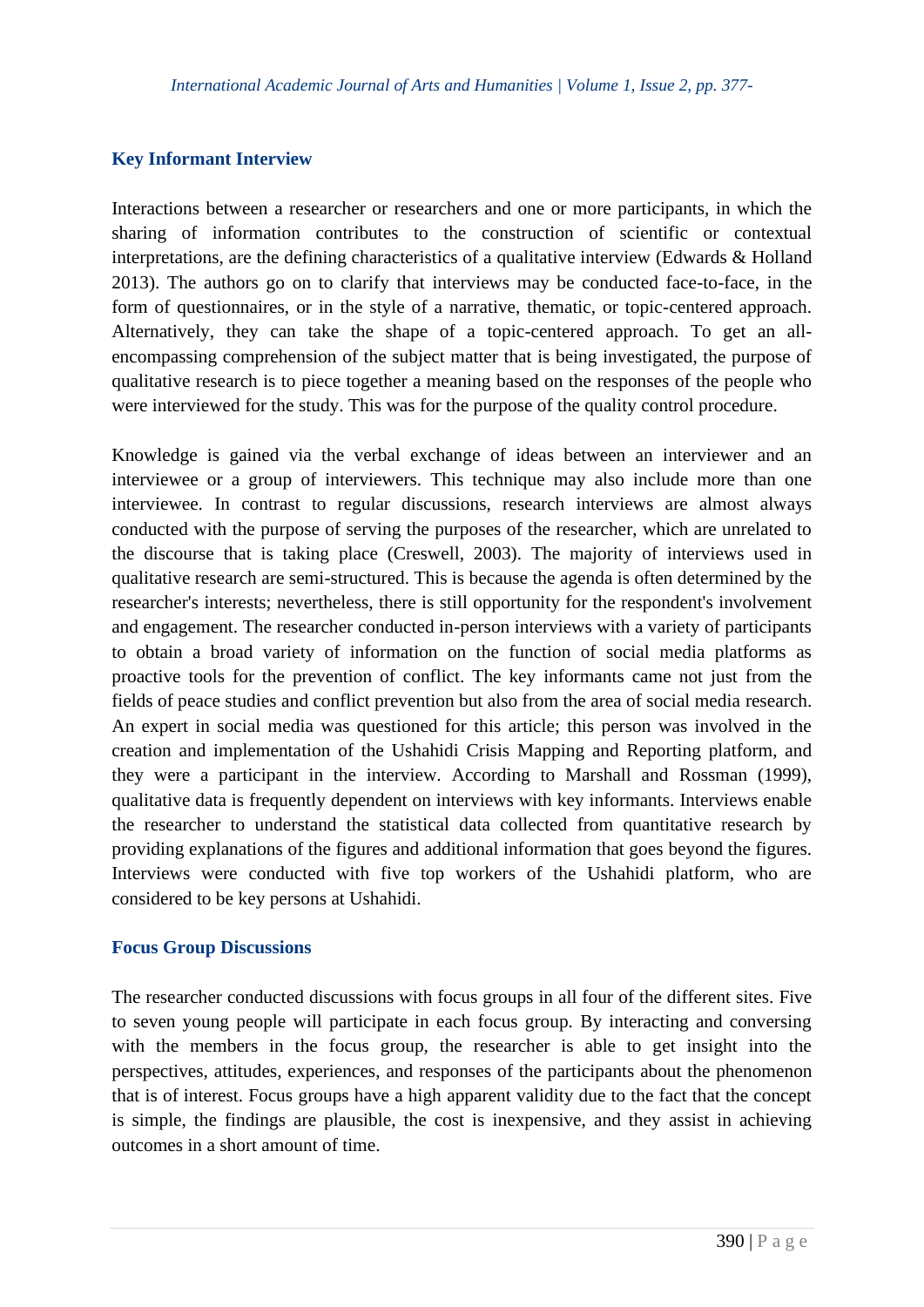# **RESULTS AND DISCUSSION**

### **Weaknesses of social media with interest to peace building and conflict prevention**

Respondents were kindly requested to say what they consider to be weaknesses of social media with interest to peace building and conflict prevention. The peace building expert in the FGD explained: *"In order for one to report violence, they need to be assured of their security and they must also trust that action will be taken once they filed any report on violence. What this means, is that citizens will be both the generators and the consumers of the information on violence if they use social media".* Conflict information management ethics is thus a key competence, since information needs to be verified and authenticated before it can be released to the masses. At present very few people trust that action can be taken by government official if they reported violence through social media. For social media to be effective for early warning there has to be an assurance of accessing accurate information so that they could take precaution. The social media platforms must be seen to be giving accurate information about violence for users to trust it. He concludes that platforms must also have user friendly interfaces and easy to remember procedure.

One major weak point social media as a tool for conflict prevention is the lack of ethical standards and professionalism for the users. It is too liberal and thus can be used to spread unverified information and distorted facts that might be detrimental to peace building and conflict prevention. This has led to some of the users already questioning the credibility of the information that is circulated through social media

The other weak point about social media as tool for peace building is that it is dependent to a major extent on the access to internet. The availability of internet in low units doesn't necessarily mean cheap access. So over time the high cost of internet might affect the efficiency of the social media as a tool for conflict prevention and management. This scenario is even more pronounced in remote location with poor internet connectivity or electricity supply challenges

### **Discussion of Findings**

The study revealed that Conflict information management ethics is a key competence, since information needs to be verified and authenticated before it can be released to the masses. At present very few people trust that action can be taken if they reported violence through social media to the authorities. The study concludes that social media platforms must also have user friendly interfaces and easy to remember procedure. Additionally, respondents indicated that lack of a clear goal was the main challenge affecting Ushahidi platform as a proactive actor in conflict prevention in Kenya since 2007. In tandem with the study findings, Miall (2014) observed that Conflict prevention and peace building practitioners can best utilize the media if they are clear about their goal (their product) and also know who, specifically, they want to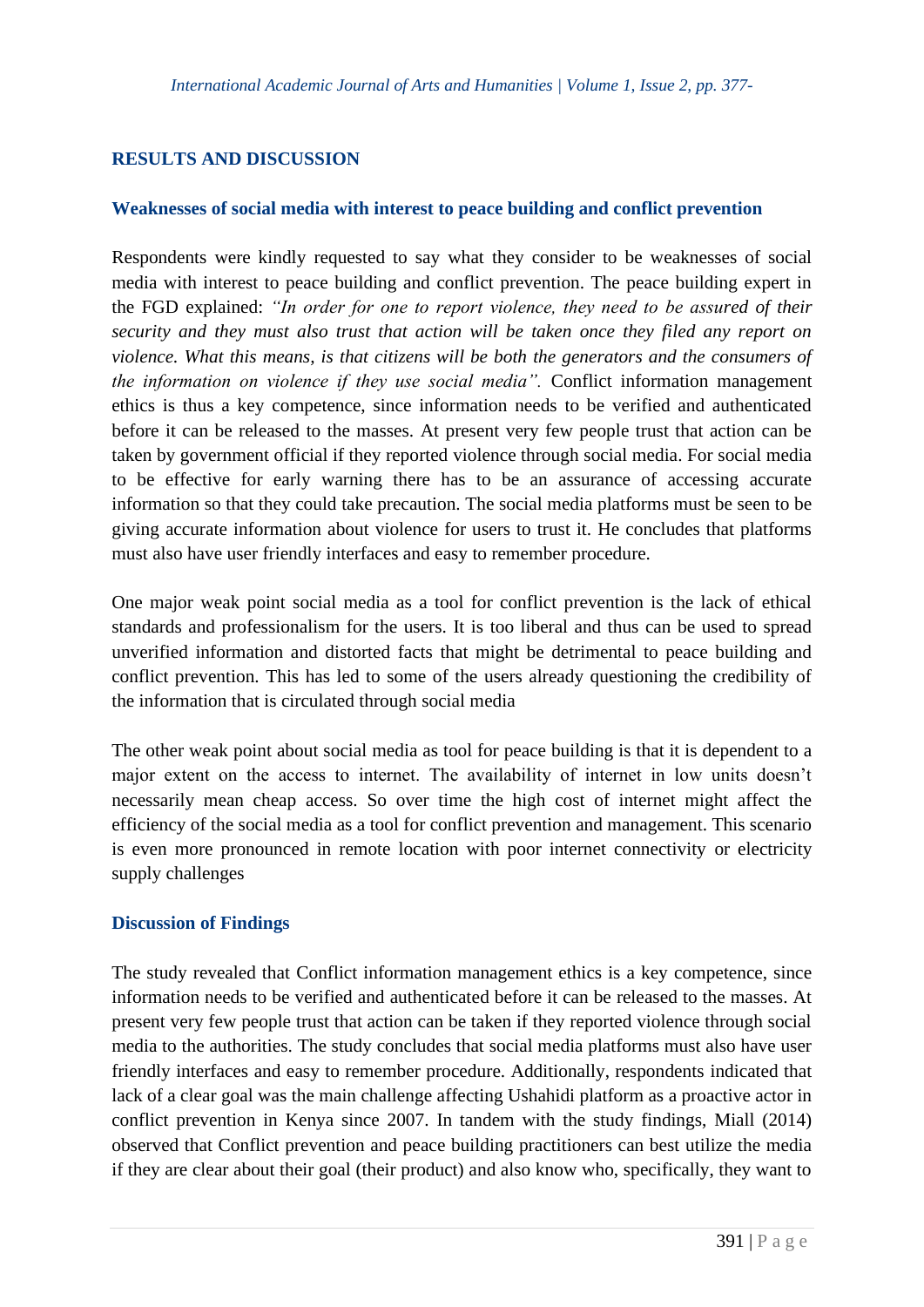communicate to through the media. Social marketing is never aimed at the 'general public.' A sophisticated and strategic use of the media is more focused on particular target and segment audiences. For example, if the goal of a social marketing campaign is to stop littering, first research needs to be done to determine who is littering the most and where. In many cultures, young men are the chief culprits. In this case, young peopls are the 'target audience.' Successful media campaigns aimed at stopping littering use specific messages like 'littering isn't cool' and target magazines, radio programs and billboards seen by young men.

Additionally, Ramsbotham, Miall and Woodhouse (2011) opined that if a peacebuilding organization wants to promote cross-cultural dialogue between ethnic groups, they should think about who, in particular, they would like to join the dialogue. The media can be used successfully only when peacebuilding organizations have done the hard work to narrow down their goals and target audiences. Knowing the specific goals and the audiences required to meet their goal enables peacebuilding professionals to be more sophisticated in their choice of when and where to use the media. The media can help achieve goals in conflict prevention and peacebuilding when paired with approaches or strategies. The media is not appropriate for all peacebuilding efforts however. Highly-sensitive negotiations, for example, are often best kept quiet without the pressure brought by media seeking to highlight areas of conflict (which helps them sell their media products) rather than serve to foster a focus on common ground, a problem-solving orientation, and hopefulness required for diplomacy.

# **Conclusion**

The study concluded that the increase in penetration of mobile telephones among the youths especially those represented in this study provides the opportunity to integrate mobile telephony and internet based social media platforms to increase the participation level of the youth in reporting violence and taking part as well as reporting peace building activity. This move will enable those who posses' ordinary mobile phones (which cannot connect to internet) to participate, since they can simply use SMS to report violence or peace building activities. Likewise, they can receive warning and alerts for conflict and take precaution.

### **Recommendations**

The study recommends that when peace agreements are reached, efforts to sustain peacebuilding and enhance reconciliation and reconstruction are crucial. Ushahidi platform interventions can take the form of Ushahidi platform training, especially in the fields of impartial or inter-ethnic news reporting. This is news reporting that adequately reflects the ethnic make-up of a country and the true diversity of opinions. Programming aimed at sustaining peace through building support for peace agreements and focusing on reconciliation and supporting development of free media through policy and legislative reform and other measures